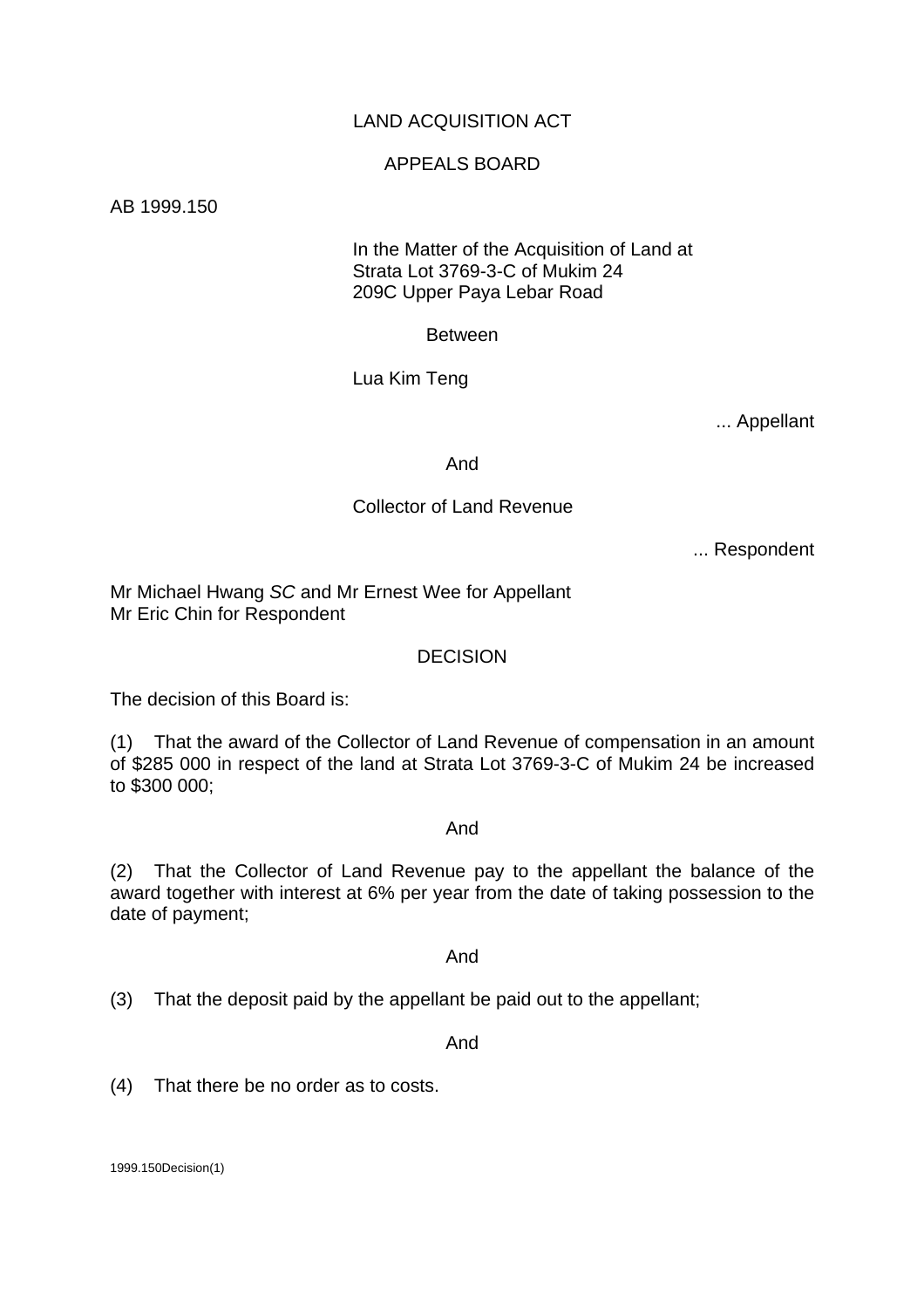## BRIEF STATEMENT OF REASONS

The reasons for the Decision/Order are:

# *Appeal*

(1) On 10 December 1998 ("acquisition date") a notification was published in the *Gazette* of a declaration made under s 5 of the Land Acquisition Act ("s 5 declaration") that the land at Strata Lot 3769-3-C of Mukim 24 ("acquired land") was required for a public purpose. The appellant was then the proprietor of the acquired land for an estate in fee simple and is a person interested.

(2) For the purpose of the inquiry held under s 10 the appellant submitted a claim of \$700 000 for compensation. The respondent ("Collector") found that the market value as at the acquisition date was \$285 000 and that this was not higher than as at 1 January 1995 and on 14 April 1999 he made an award of compensation in that amount.

(3) The appellant appeals against the award on the ground that the Collector has erred in his determination of the market value of the acquired land. In this appeal he claims compensation of \$470 000.

# *Acquired Land*

(4) The acquired land comprised a flat at 209C Upper Paya Lebar Road which was on the 3rd Storey of the rear block of Elling Court together with a 1/15 share of the common property on Lot 3769. A description of Elling Court and Lot 3769 is given in the Brief Statement of Reasons in the Decision in AB 1999.069 dated 26 October 2002 ("Decision in AB 1999.069") to which reference should be made. The whole of Lot 3769 has also been acquired together with the acquired land.

(5) The parties agreed that the evidence adduced at the hearing of the appeal in AB 1999.069 might be used as evidence in this appeal and reference should also be made to the Decision in AB 1999.069 for such evidence, findings of fact and the reasons as are relevant to this appeal.

## *Compensation*

(6) Section 33 of the Act provides:

(1) In determining the amount of compensation to be awarded for land acquired under this Act, the Board shall ... take into consideration the following matters and no others:

- (a) the market value
	- $(i)$  ...

(C) as at 1st January 1995 in respect of land acquired on or after 27th September 1995;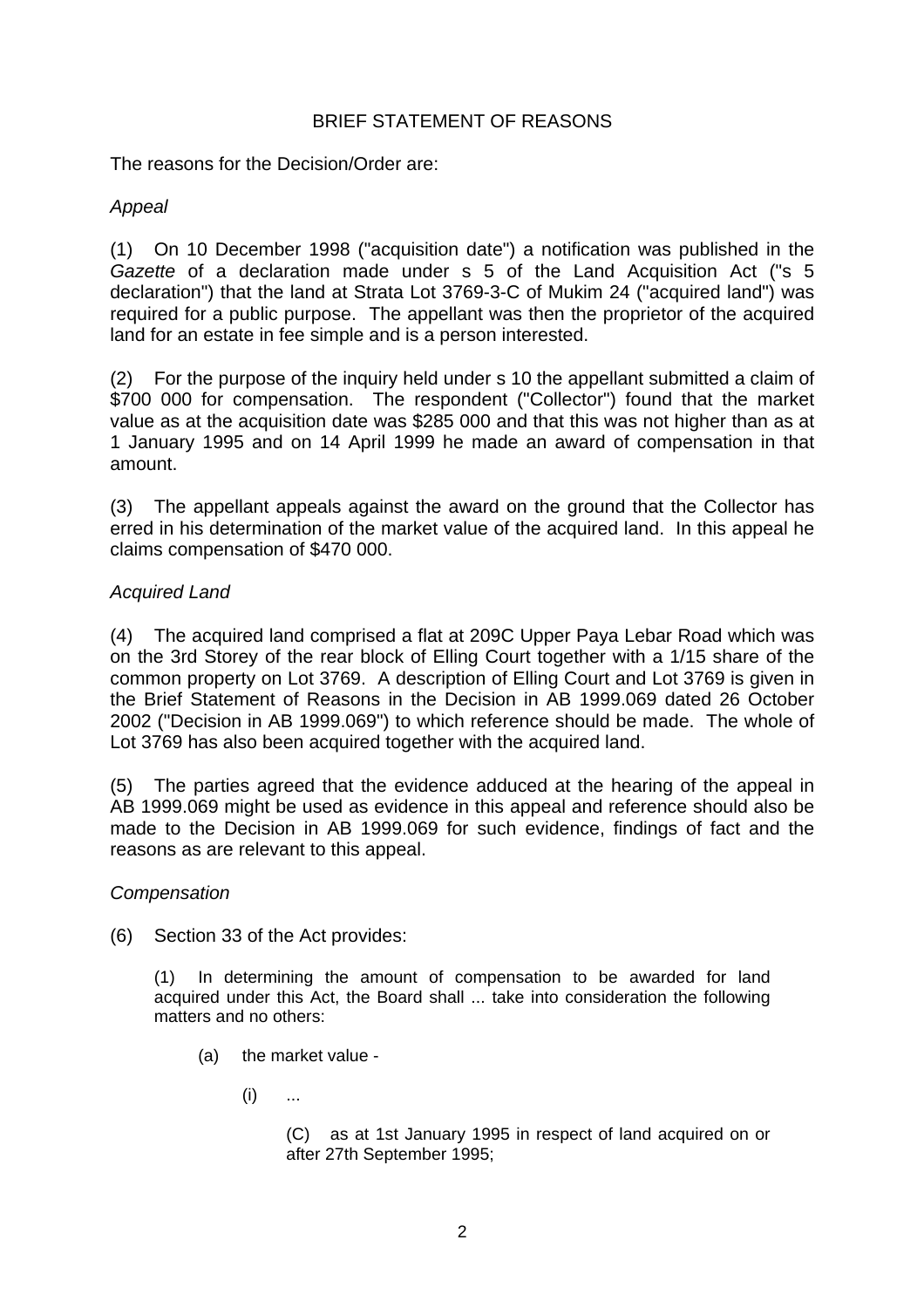(ii) as at the date of publication of the notification under section 3(1) if the notification is, within 6 months from the date of its publication followed by a declaration under section 5 in respect of the same land or part thereof; or

(iii) as at the date of publication of the declaration made under section 5,

whichever is the lowest ....

No notification under s 3(1) was published. The s 5 declaration was published on 10 December 1998 and it is common ground that the market value as at 10 December 1998 was the lowest and it is the market value of the acquired land as at 10 December 1998 that among other matters has to be taken into consideration in determining the amount of compensation to be awarded.

## *Market Value*

(a) *273, 273A, 207B Upper Paya Lebar Road ("273", "273A", "207B")* 

(7) This Board has reviewed the evidence in respect of the 273, 273A and 207B transactions and finds as it did in AB 1999.069 that the respective prices at which the properties were sold reflected their then market values. See the Decision in AB 1999.069 at paras (12) and (17) to (23).

(b) *Adjustment for time* 

(8) In the Decision in AB 1999.069 this Board considered the evidence and said at para (16):

On the evidence this Board is not satisfied that an adjustment for time of -10% should be allowed on the basis of PPI.

The Board did not rely on PPI in the circumstances of the case. 273 and 273A were sold in September 1995 and January 1996 for \$300 000 in each case. 207B was sold in November 1996 for \$250 000 and this Board has found that these prices reflected the market values then. 207B was one of the flats in Elling Court. This Board has reviewed the evidence and finds as it did in AB 1999.069 that the base value of 209D a 2nd storey unit is \$285 000.

(c) *319A Upper Paya Lebar Road ("319A")* 

(9) This Board has reviewed the evidence and is satisfied that the 319A transaction of April 1999 was not a comparable transaction. See paras (9) to (13) of the Brief Statement of Reasons in the Decision in AB 1999.070 dated 17 September 2004.

(d) *Acquired land* 

(10) The Collector concedes that the base value of the acquired land as at the acquisition date should be revised to \$274 000 following the Decision in AB 1999.069. On the evidence and the facts agreed this Board finds that the base